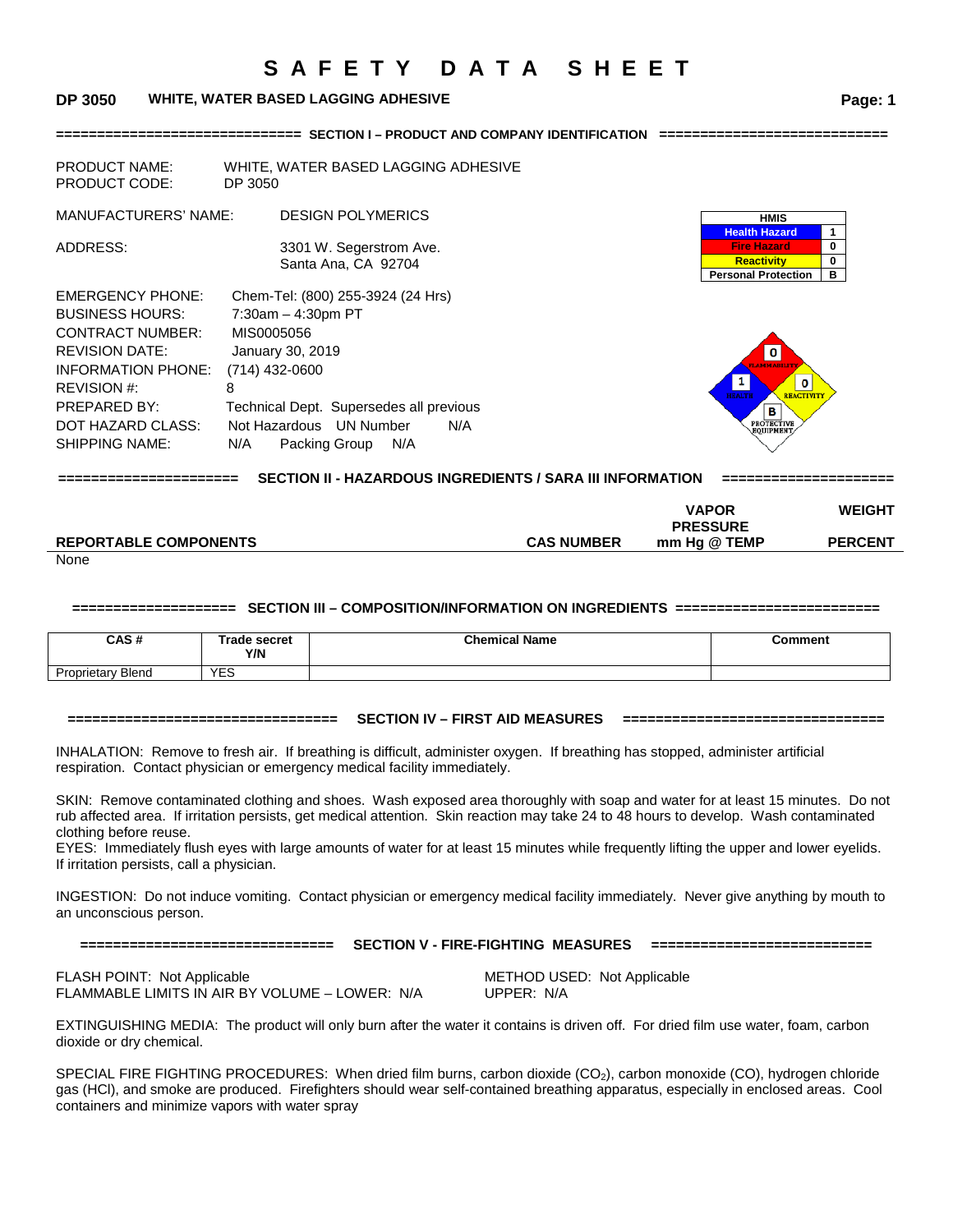### **DP 3050 WHITE, WATER BASED LAGGING ADHESIVE Page: 2**

UNUSUAL FIRE AND EXPLOSION HAZARDS: Closed containers exposed to high temperatures may explode or burst due to build-up of steam pressure.

# **============================= SECTION VI – ACCIDENTAL RELEASE MEASURES ===========================**

STEPS TO BE TAKEN IN CASE MATERIAL IS RELEASED OR SPILLED: Dike, contain, or absorb with inert absorbent material. Collect spilled material in a salvage container. Prevent spill from entering sewers, drains, streams, waterways, or other bodies of water.

WASTE DISPOSAL METHOD: Dispose of in accordance with all local, state and federal regulations.

#### **==================== SECTION VII – HANDLING AND STORAGE =================**

PRECAUTIONS TO BE TAKEN IN HANDLING AND STORING: **DO NOT ALLOW TO FREEZE.** Store in a cool dry location away from heat. Keep containers tightly closed and store with adequate ventilation.

OTHER PRECAUTIONS: DO NOT TAKE INTERNALLY. Avoid inhalation of excess vapors, ingestion, and unnecessary, prolonged, or repeated contact with this and any other chemical. Change soiled work clothes frequently. Clean hands after handling. KEEP OUT OF REACH OF CHILDREN.

#### **================== SECTION VIII – EXPOSURE CONTROLS/PERSONAL PROTECTION ==============**

RESPIRATORY PROTECTION: Not required under normal conditions. Provide sufficient ventilation to maintain constant fresh air in workspace. If TLV is exceeded, use NIOSH/MSHA approved organic vapor and mist, supplied air, or self-contained breathing apparatus. Avoid breathing sanding dust.

VENTILATION: Use adequate mechanical (general and/or local) ventilation to maintain exposure below TLV.

SKIN PROTECTION (PROTECTIVE GLOVES): Wear resistant gloves such as polyethylene.

EYE PROTECTION: Use chemical splash goggles or OSHA permitted safety glasses.

OTHER PROTECTIVE CLOTHING OR EQUIPMENT: Wear impervious clothing. Eye wash station.

WORK / HYGENIC PRACTICES: Source of clean water should be available for flushing eyes and washing skin. Wash thoroughly after handling any chemicals, especially before eating, drinking, or smoking. Remove and launder contaminated clothing before reuse.

### **========================== SECTION IX** - **PHYSICAL / CHEMICAL PROPERTIES =======================**

PHYSICAL FORM: mobile liquid COLOR: white ODOR: Mild, sweet pH: 8.0-9.5 COATING V.O.C.: 0 g/l

SOLUBILITY IN WATER: Miscible SPECIFIC GRAVITY (H<sub>2</sub>O=1): 1.3-1.4<br>BOILING POINT: 212ºF SPECIFIC SPECIFIC SPECIFIC SPECIFIT: 40-50 BOILING POINT: 212ºF<br>
FREEZING POINT: 32° F (0°C) 
FREEZING POINT: 32° F (0°C)

FREEZING POINT: 32° F (0°C) VISCOSITY (cps): approx. 45,000-75,000

**============================= SECTION X – STABILITY AND REACTIVITY DATA ============================**

STABILITY: Stable at ambient temperatures.

CONDITIONS TO AVOID: Coagulation may occur after freezing, thawing, or boiling.

INCOMPATIBILITY (MATERIALS TO AVOID): Metal salts, mineral acids (i.e. sulfuric, phosphoric, etc.) Strong oxidizing agents. Strong reducing agents.

HAZARDOUS POLYMERIZATION: Will not occur.

HAZARDOUS DECOMPOSITION PRODUCTS: May form toxic materials on thermal decomposition including Carbon monoxide (CO), Carbon dioxide (CO<sub>2</sub>), and various hydrocarbons. Under fire conditions, this product will release hydrogen chloride gas.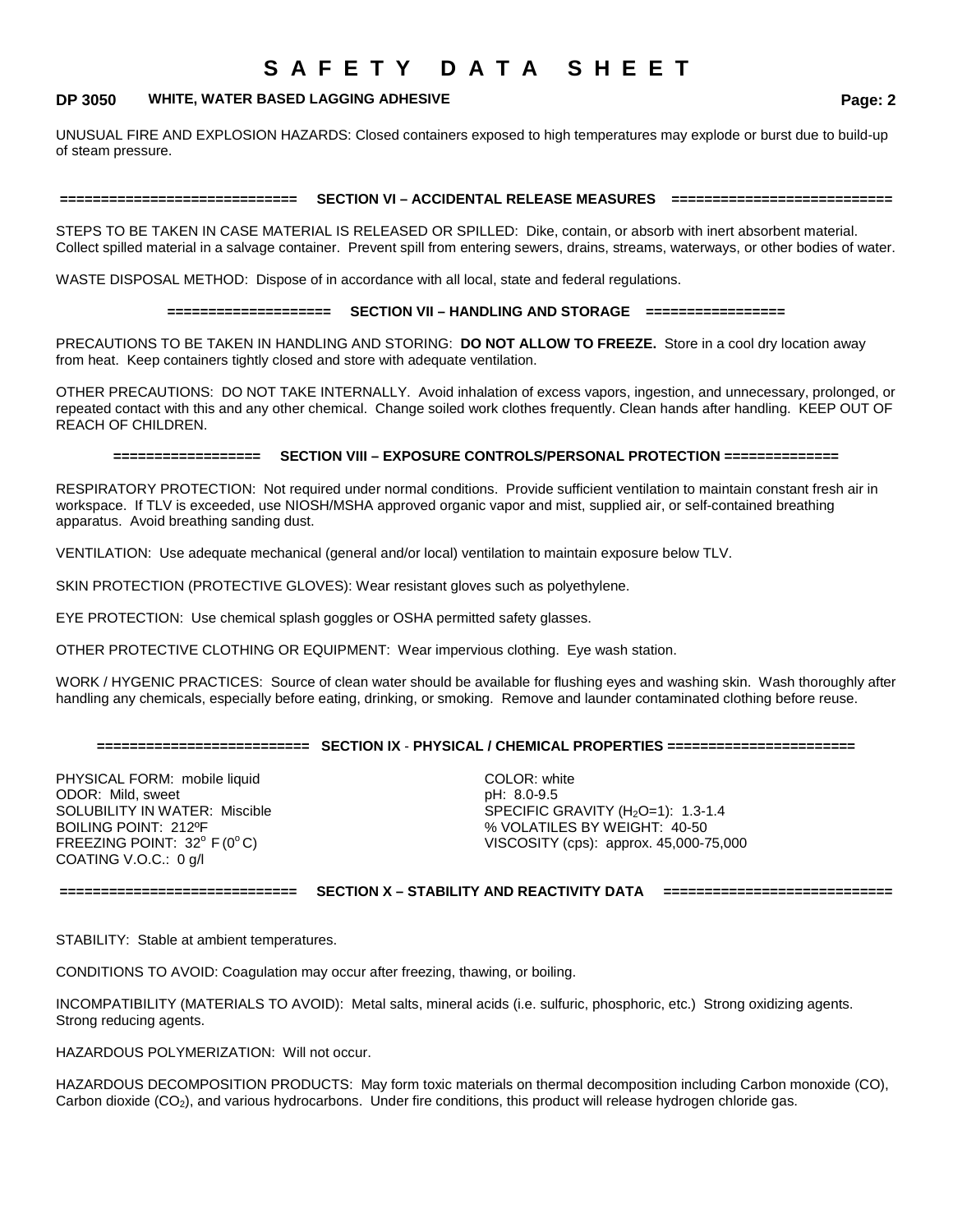### **DP 3050 WHITE, WATER BASED LAGGING ADHESIVE Page: 3**

#### **============================= SECTION XI – TOXICOLOGICAL INFORMATION ============================**

INHALATION HEALTH RISKS AND SYMPTOMS OF EXPOSURE: Adverse health effects from vapors or spray mists in poorly ventilated areas may include irritation of the mucous membranes of the nose, throat, and respiratory tract and symptoms of headache and nausea.

SKIN AND EYE CONTACT HEALTH RISKS AND SYMPTOMS OF EXPOSURE: EYES: In direct contact, may cause irritation. SKIN: Prolonged and repeated contact with product may cause skin irritation.

SKIN ABSORPTION HEALTH RISKS AND SYMPTOMS OF EXPOSURE: Redness, drying of the skin, or other signs of irritation or contact dermatitis.

INGESTION HEALTH RISKS AND SYMPTOMS OF EXPOSURE: Can cause gastrointestinal irritation, nausea, vomiting, and diarrhea.

HEALTH HAZARDS (ACUTE AND CHRONIC): ACUTE: May cause irritation to skin and eyes, gastrointestinal irritation, nausea, and vomiting. CHRONIC: Prolonged or repeated exposure above TLV may result in permanent brain and nervous system damage.

CARCINOGENICITY: NTP CARCINOGEN: No IARC MONOGRAPHS: No OSHA REGULATED: No

MEDICAL CONDITIONS GENERALLY AGGRAVATED BY EXPOSURE: May be aggravating to some skin and respiratory conditions, and to pre-existing liver and/or kidney disorders.

**============================= SECTION XII – ECOLOGICAL INFORMATION ============================**

Ecotoxicity: No ecotoxicity date was found for the product Environmental Fate: No environmental information found for this product

**============================= SECTION XIII – DISPOSAL CONSIDERATIONS ============================**

Waste Disposal: Consult with the US EPA Guidelines listed in 40 CFR Part 261.3 for the classifications of hazardous waste prior to disposal. Furthermore, consult with your state and local waste requirements or guidelines, if applicable, to ensure compliance. Arrange disposal in accordance to the EPA and/or state and local guidelines

| ---------------------------       |                      | <b>SECTION XIV - TRANSPORT INFORMATION</b> |           |               |            |
|-----------------------------------|----------------------|--------------------------------------------|-----------|---------------|------------|
| DOT Hazard Class<br>Shipping Name | Not Hazardous<br>N/A |                                            | UN Number | Packing Group | N/A<br>N/A |

**================================= SECTION XV –REGULATORY INFORMATION =============================**

This product is considered non-hazardous under the OSHA Hazard Communication Standard 29 CFR 1910.1200.

# **EMERGENCY PLANNING AND COMMUNITY RIGHT-TO-KNOW (SARA TITLE III):**

Section 311/312 Categorizations (40 CFR 370): Immediate (Acute) Health Hazard.

Section 313 Information (40 CFR 372) – Toxic Chemicals List: This product contains the following substances subject to the reporting requirements of Section 313 of Title III of the Superfund Amendments and Reauthorization Act of 1986 and 40 CFR 372:<br>Component **Component CAS# % by Weight** None

Toxic Substances Control Act (TSCA): All components of this product are on the TSCA Inventory or are exempt from TSCA Inventory requirements.

CERCLA INFORMATION (40cfr 302.4): Releases of this material to air, land, or water are not reportable to the National Response Center under the Comprehensive Environmental Response, Compensation, and Liability Act of 1980 (CERCLA) or to state and local emergency planning committees under the Superfund Amendments and Reauthorization Act (SARA) Title III Section 304.

CALIFORNIA PROPOSITION 65 (Safe Drinking Water and Toxic Enforcement Act of 1986): None listed.